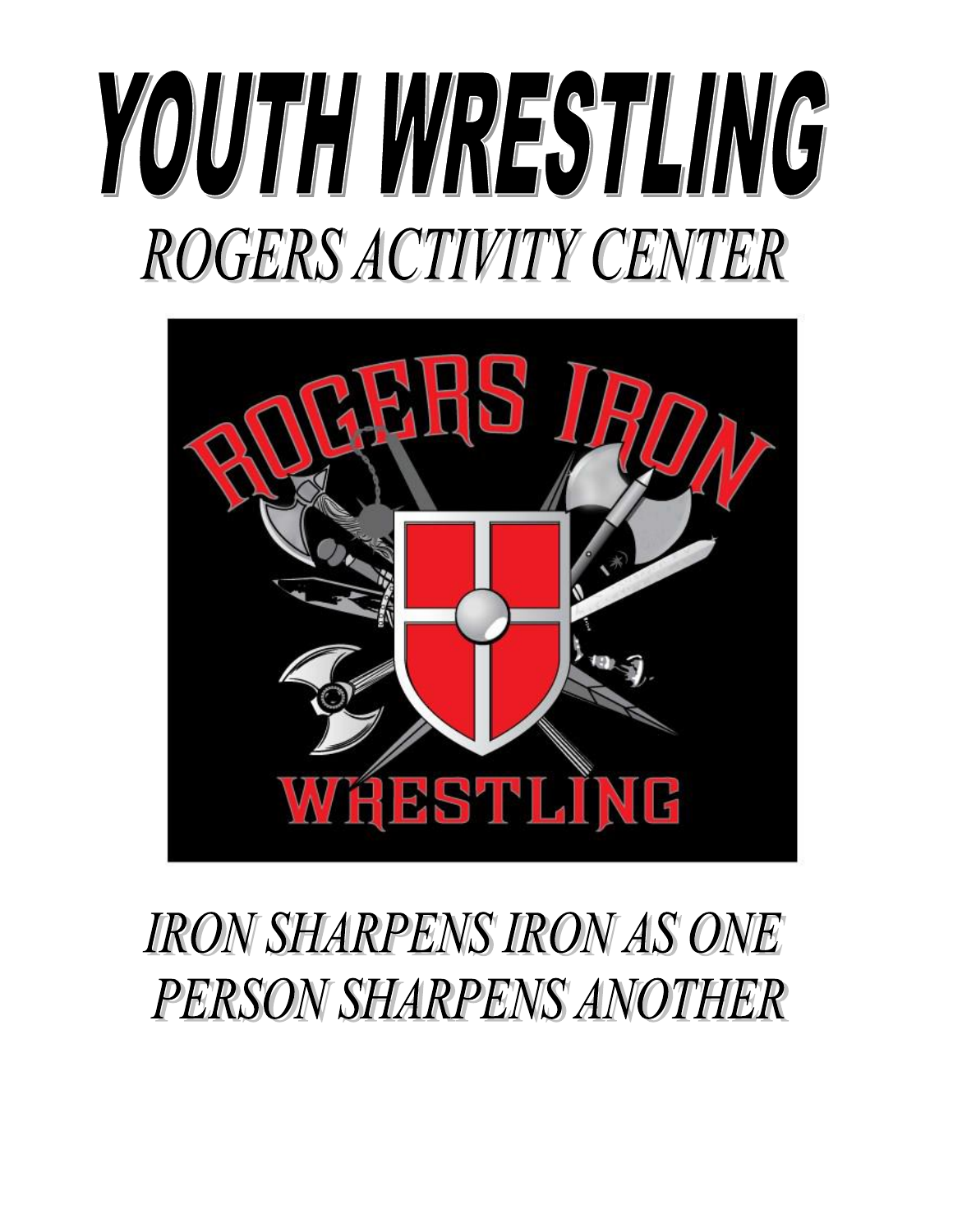#### **Mission Statement**

It is the mission of the Rogers Community-School Recreation Association to provide a variety of activities and sports that promote health in both mind and body, through fellowship and good sportsmanship.

# **Program Contacts**

Lena Sneary - Wrestling Program Director – City of Rogers Parks & Recreation Dept. Email: [lsneary@rogersar.gov](mailto:lsneary@rogersar.gov) Phone: (479)631-0336 x 2510 Kevin Lepola - Director of Coaches – Rogers Iron Wrestling Email: [spidey167@netscape.net](mailto:spidey167@netscape.net) Phone: (479)633-9697

## **Rogers Iron Wrestling**

Rogers Iron Wrestling is the community youth wrestling program offered by the Rogers Activity Center. We average between  $40 - 80$  wrestlers each season that range in age from five to fifteen. From 2005 to 2008 we offered a program to ages six to eighteen. In 2008 Arkansas added high school wrestling in our area high schools. Our season runs from late October through February with various club practices, clinics, and tournaments that take place during this time. We host practices on average three to four times a week while in season. We compete in tournaments in Arkansas, Missouri, and Oklahoma. In 2016 we hosted our  $10<sup>th</sup>$  Annual Rumble in Rogers at the Rogers Activity Center on November 17. We had 360 wrestlers compete. Wrestlers competed from across the state of Arkansas, Missouri, Kansas, and Oklahoma. In 2017 we had 28 wrestlers compete in the 9<sup>th</sup> Annual Arkansas State Youth Wrestling Tournament and 19 placed in the top four, 6 were champions in their weight and division and our team placed  $5<sup>th</sup>$  for overall competition.

# **Rogers Iron Wrestling Advisory Committee**

The Rogers Iron Wrestling Advisory Committee was created to help with club functions. We discuss and organize club fundraising including our annual Rumble in Rogers Tournament and off season events and schedules, along with other important things that come up throughout the year. The more parent and community support we have the better our program can be for all participants.

#### **Website**

The Recreation website is a valuable resource that we use for conveying information. Forms used by the league and other announcements and information can be found at http://www.rogersar.gov/793/Youth-Wrestling.

#### **Communication**

Communication is key in any sport. With so many participants in our program, email will be the primary form of communication that is used by our coaches and advisory committee. To keep informed on daily updates, it is imperative that you provide a valid email address to receive emails.

#### Parent – Coach Communication

Communication is essential to successfully controlling any situation that may develop during the season. Communication begins with you making the first move. If a wrestler or parent has a problem regarding the team, speak to the coach first. To allow for clear communication allow for a 24 hour cool down period before approaching the coach with your concerns. If the problem can not be resolved at that level then speak to the Program Director.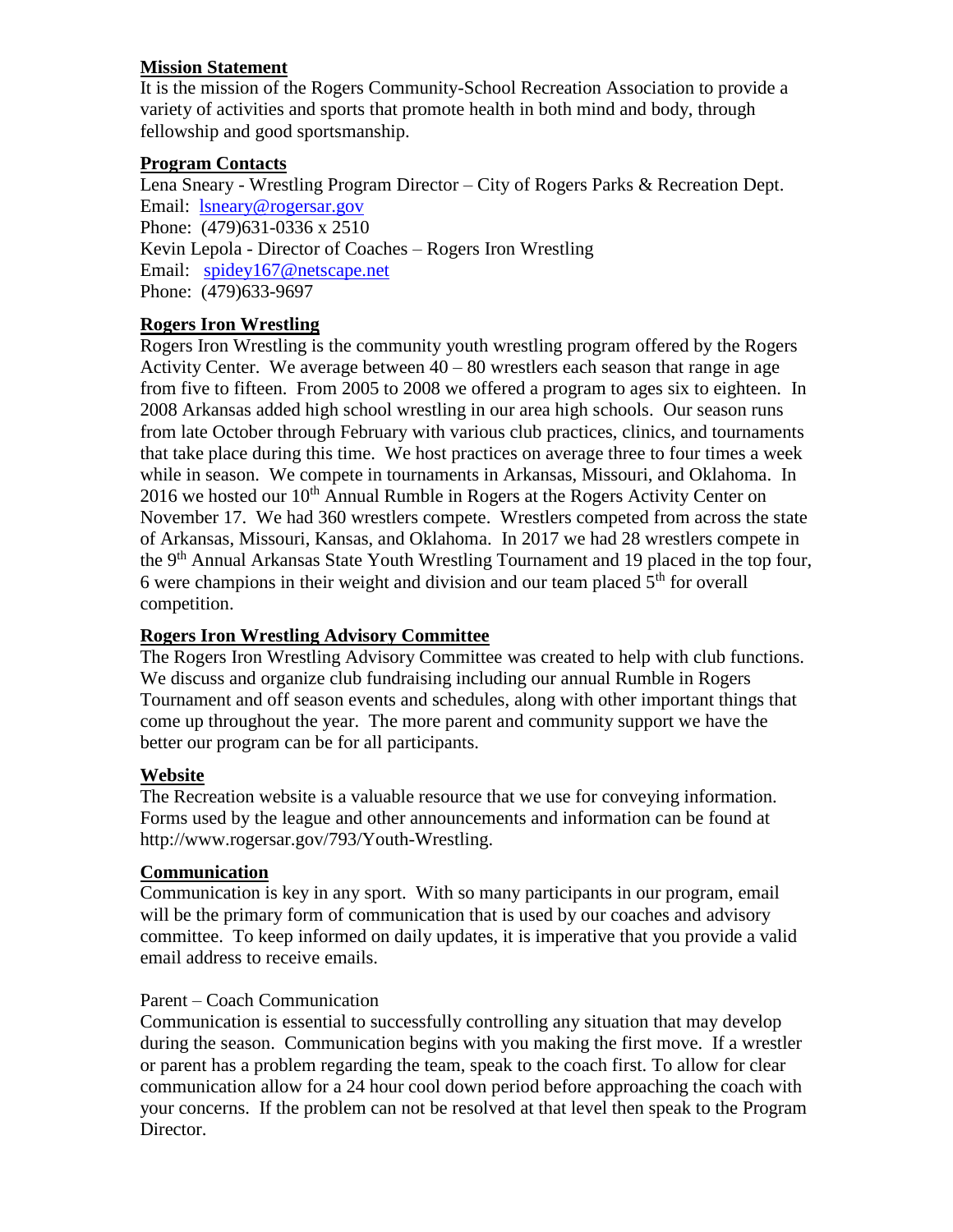#### **Our Club – Rogers Iron Wrestling**

Our club was one of the first in Arkansas and has had great success and we plan to build on that success with Coach Kevin. Just a few of the clubs achievements are: first place Arkansas State Team, four time Arkansas State Team runner up, numerous state champions each season, six national level championships, and fifteen national level finalists.

Youth Wrestling is a sport designed for boys and girls 5-15 years old. This wrestling program focuses on freestyle and folk style wrestling like seen in high school and college competitions. Wrestling is a sport that will help develop agility, coordination, flexibility, balance, self-esteem, self-discipline, and a strong work ethic. All children will face opponents who are similar in size.

#### **Coaching**

#### **Head Coach – Kevin Lepola**

We are excited to announce that Kevin Lepola will serve as our head coach for youth wrestling this season. Kevin has an extensive background in coaching, participating as a competitor, and training youth in proper techniques. He has been a wrestling coach of various ages since 1997.

Kevin is ASEP Coach Certified and also holds a bronze level coaching certification through USA Wrestling. Kevin just recently moved to Northwest Arkansas from Kodiak, Alaska where he was the head coach for Kodiak Kid Wrestling Club, assistant coach for Kodiak High School, and also helped coach at the Kodiak Middle School.

#### **Tournament Information**

Wrestling tournaments and duals will take place throughout the season for each wrestler to have the opportunity to compete. Most tournaments will be scheduled that allow travel to be less than two hours. Tournaments will be held on Saturdays and will take the majority of the day. Dual meets will be scheduled with nearby youth clubs periodically, and these will be smaller and less formal than a standard tournament.

\*Entry Fee – Most tournaments charge a \$15 - \$20 entry fee. Admission is also charged for parents and spectators. Entry deadlines are typically the Monday or Tuesday before the tournament.

\*All wrestlers must weigh-in Friday evening or Saturday morning for the tournament. Remote weigh-ins may be done Friday at practice for some tournaments.

\*All wrestlers and coaches must have a USA Wrestling Membership to enter.

\*Transportation to tournaments is the responsibility of the wrestler's parents.

|          |               | AIRAISAS TOUUT WIESUIIIG DIVISION/AGE/WEIGHT CLASSES                                            |  |
|----------|---------------|-------------------------------------------------------------------------------------------------|--|
|          |               | Division I – V The age of all wrestlers will be calculated as of September 1.                   |  |
|          |               | Div I (6 & Under): 37, 40, 43, 46, 49, 52, 55, 60, 66, 72, HWT                                  |  |
|          |               | Div II (8 & Under): 43, 46, 49, 52, 55, 58, 61, 64, 67, 70, 75, 83, 90, 100, HWT                |  |
|          |               | Div III (10 & Under): 52, 55, 58, 61, 64, 67, 70, 73, 76, 80, 85, 90, 100, 110, 120, 131, HWT   |  |
|          |               | Div IV (12 & Under): 64, 67, 70, 73, 76, 80, 84, 88, 92, 96, 100, 105, 110, 115, 120, 130, 140, |  |
| 160, HWT |               |                                                                                                 |  |
|          |               | Div V (14 & Under): 72, 78, 86, 94, 100, 106, 113, 120, 126, 132, 138, 145, 152, 165, 175,      |  |
|          | 185, 200, HWT |                                                                                                 |  |

Arkansas Youth Wrestling Division/Age/Weight Classes

**Periods:** Division I and II: 1, 1, 1 Divisions III, IV, and V: 1.5, 1.5, 1.5

(Different states will have different Division/Age/Weight classes)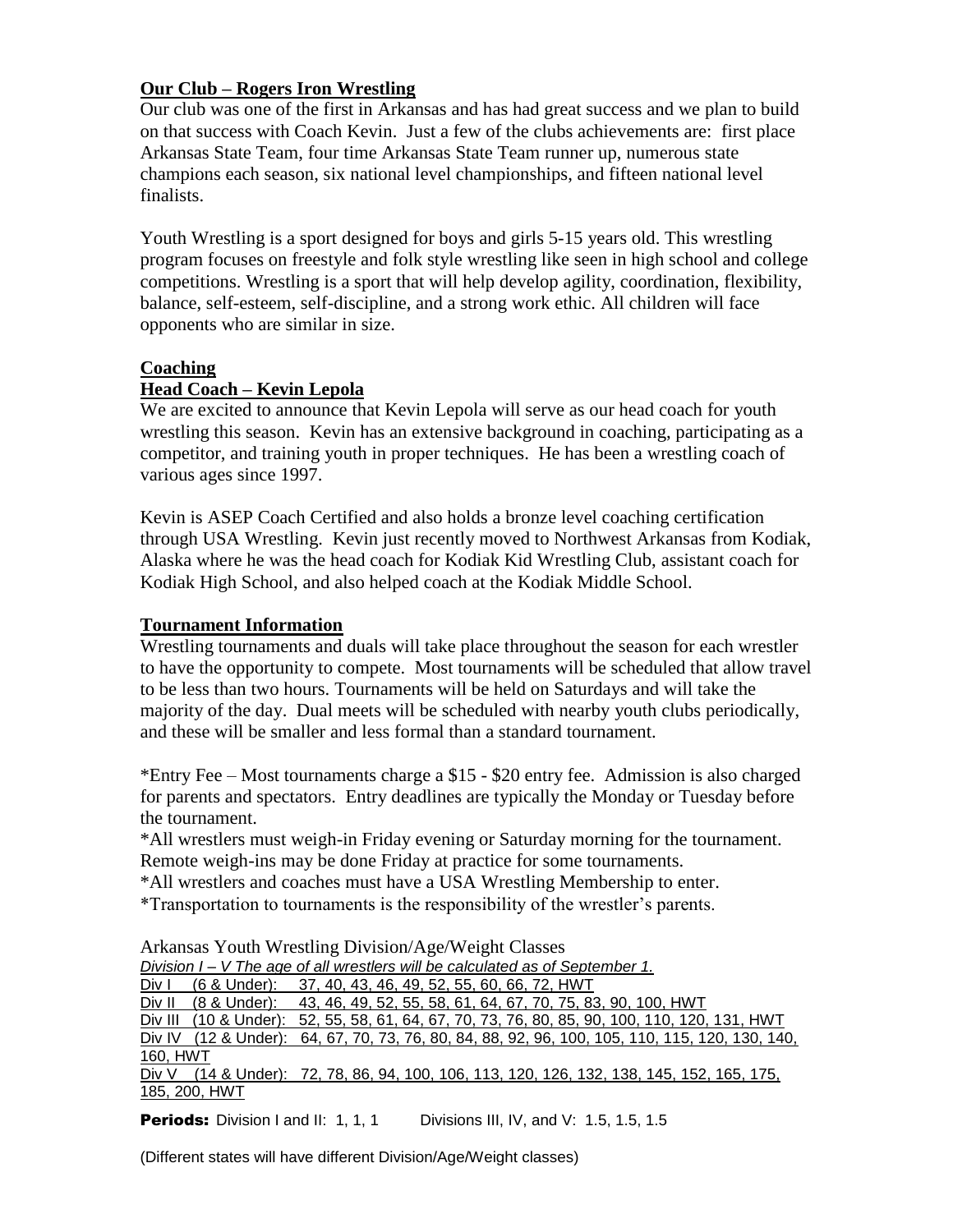#### **Day of Tournament**

1. Your wrestler will need to weigh-in if remote weigh-ins are not done. Directions will be on tournament flyer.

2. Brackets will be posted at the tournament site. You will want to write down your match numbers or take a picture of the bracket. The brackets will tell you the mat number and the bout/match number for each match. Most wrestlers will stay on the same mat for the duration of the tournament. The format of the bracket will either be roundrobin or double-elimination.

3. Once the tournament starts watch your mats table closely. The match number will be displayed. Once you are 3 matches from wrestling, go to the table and begin getting warmed up.

4. Parents are responsible for knowing their wrestlers match number and mat number. Ask coaches questions if needed, but parents need to make sure you know when and where your wrestler is wrestling.

#### **Basic Wrestling Rules and Scoring**

Wrestling is based on control of your opponent. Gaining control, exposing the back to the mat, reversing control, or escaping control is some of the ways a wrestler scores in a match.

#### **Match**

Each match begins with time periods of either 60 or 90 seconds depending on the age of your wrestler. The first period begins with both wrestlers at the "neutral" or standing position. At the beginning of the second period, one of the wrestlers will win a coin toss and choose to begin the next period on top, bottom, neutral, or defer the choice to the third period. At the beginning of the third period, the other wrestler gets to choose. The wrestler with the most points wins the match Exception: regardless of score, if one wrestler pins another wrestler's shoulders to the mat for the duration of 2 seconds, the referee will call a PIN or FALL, which will end the match.

Takedown  $-2$  points  $-$  One wrestler takes their opponent to the mat, off their feet, and controls their hips.

Reversal – 2 points – The bottom wrestler reverses his position and becomes the wrestler in control or "on top".

Escape  $-1$  point  $-$  The bottom wrestler is able to escape the control of the top wrestler, resulting in both wrestlers returning to the neutral position.

Near Fall – 2 points – The top wrestler is able to turn the bottom wrestler and expose his back to the mat past a 90 degree angle and hold for 2 seconds.

Near Fall – 3 points – The top wrestler is able to turn the bottom wrestler and expose his back to the mat past a 90 degree and hold for 5 seconds.

Near Fall  $-1$  extra point  $-$  An additional point will be awarded to the near fall criteria if the match is stopped during the near fall due to blood or injury not caused by an illegal move.

Locking hands – The top wrestler may not interlock their hands around the torso of the bottom wrestler while either knee is touching the mat. The top wrestler must have an arm or be working a pinning-combination to be allowed to lock hands.

Technical Violation – Any move deemed illegal.

Stalling – Wrestling is a sport based on offensive moves, both wrestlers will be required to continually work to advance or better their position. If either wrestler stops working to advance, the referee can call the wrestler for stalling.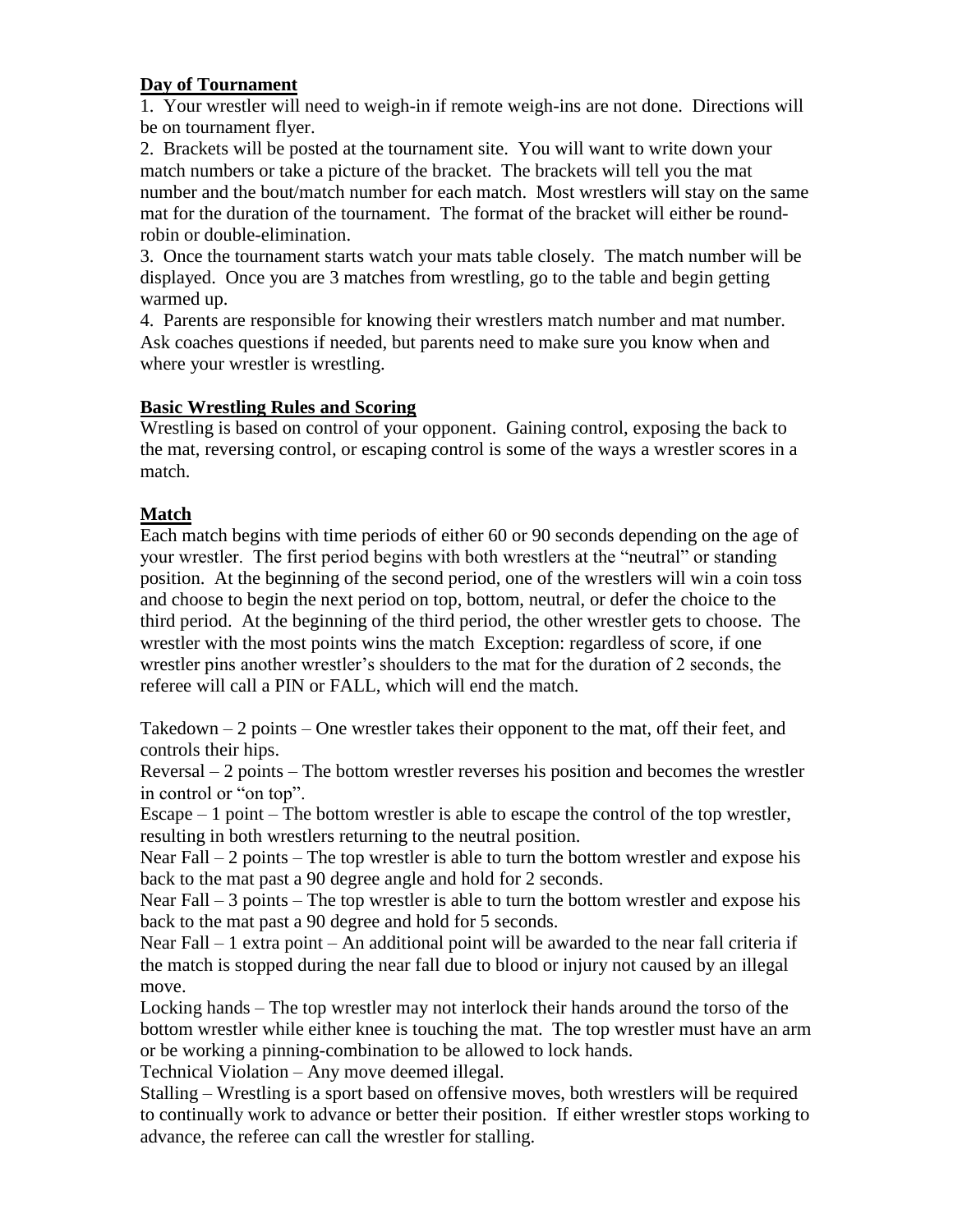# **Parent/Community Support and Volunteer Opportunities**

Wrestling is a huge time commitment for the wrestler and their family. Our program relies on volunteer coaches and parents for various tasks and responsibilities throughout the season. If you are interested in getting more involved please ask to help. Below are ways we need your help. All volunteers working with the participants will need to fill out a volunteer application with the Rogers Activity Center. The application can be found on the website or at the Rogers Activity Center and turned in to the front desk at the Rogers Activity Center. All volunteer opportunities are under the direction of the Director of Coaching and Program Director. ALL financial decisions are approved by the Executive Director of the RAC.

- Coaching The more one on one training with the participants the more successful our club can be.
- Tournament Each year our club hosts the Rumble in Rogers. We need all parents to help us make this event a success each year. Help is needed with trackwrestling, hospitality, admission, concessions, table workers and other positions.
- Communication Email, Facebook, and Coaches Communication
- Tournament Registration weekly tournament sign-ups from parents and input in trackwrestling
- Clock Rental As a fundraiser our club rents out clocks throughout the year for various wrestling events. Someone is needed to maintain clocks, schedule clocks, and meet with individuals for pick-up – drop off and clock instruction.
- Table Workers Throughout the year we help work tables at our tournament and other tournaments in the area when asked.
- The Rogers Iron Wrestling Advisory Committee was established to help with club functions. Meetings are conducted to discuss and organize club fundraising including our annual Rumble in Rogers Tournament and off season events and schedules.

#### **Program Evaluations**

Program evaluations are extremely important and help us evaluate and plan for the next season. Please fill out a parent evaluation form at the end of the season. The forms can be found on the website or at the Rogers Activity Center and turned into the front desk at the Rogers Activity Center.